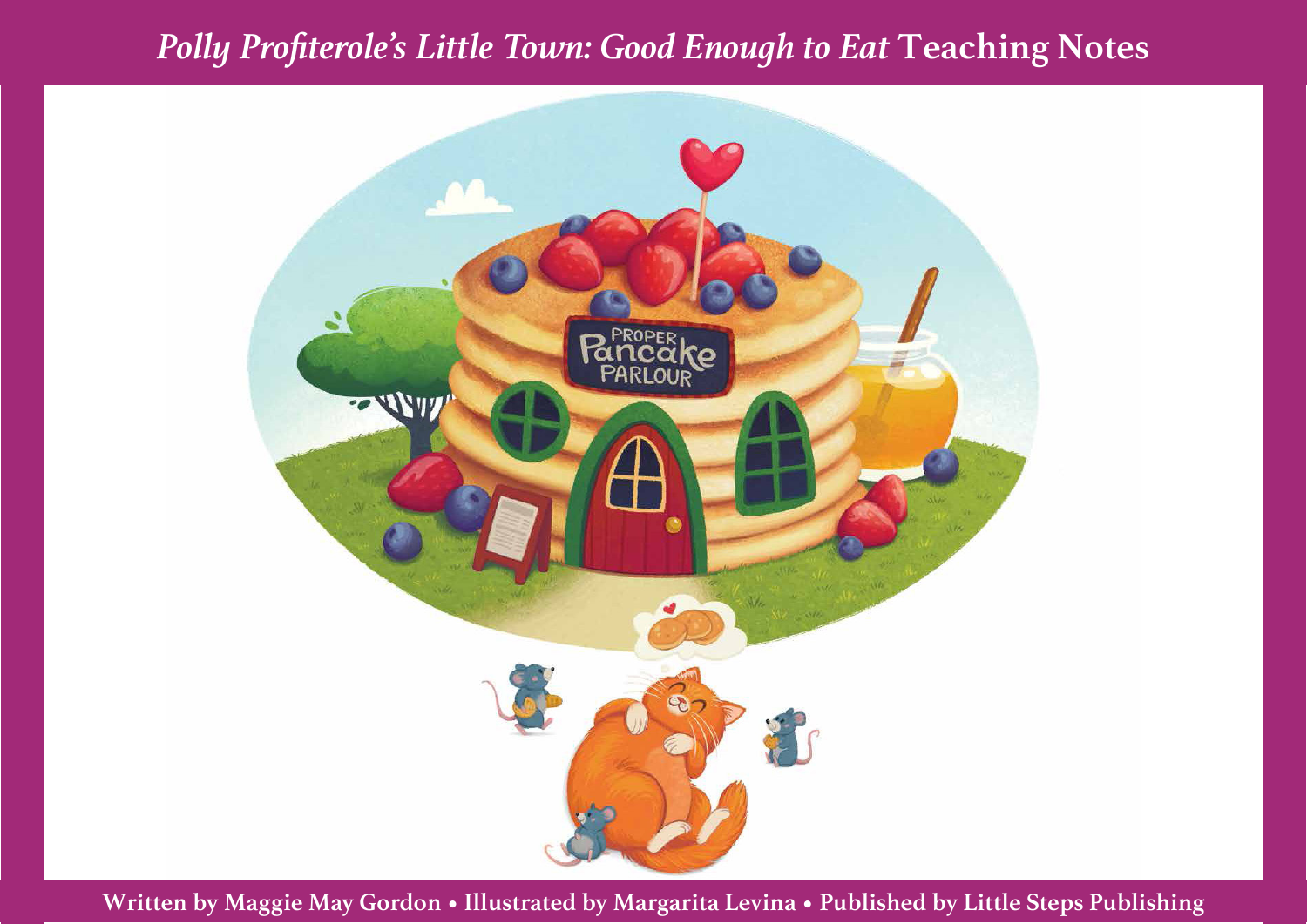### *Polly Profiterole's Little Town: Good Enough to Eat*

#### **Synopsis**

How would you like to live in a town that had absolutely no shops, school, church or pub? Well, Polly Profiterole did, and she was quite quite fed up. One day she woke up with a great idea, she would bake a town and her husband Percy would build it! From the magic pen of the Australian poet Maggie May Gordon comes a delicious story of *A Little Town Good Enough To Eat*... scrumptious enough to get young readers' tummies rumbling!

#### **About the Author**

Maggie May Gordon was born and raised in Sydney. She commenced writing when she married and moved to a property on the western plains of NSW which she found very conducive to writing about the characters, flora and fauna of the Australian bush. An award-winning poet, her verses have been widely published and used in eisteddfod and radio presentations. Her lyrics have been performed on stage and television. Maggie is the original author & lyricist of *Eureka! the Musical* (Her Majesty's, Melbourne 2004) which was nominated for Best Musical in the Robert Helpmann Awards for Australian Theatre 2005.



#### **About the Illustrator**

Margarita Levina is a freelance illustrator, big dreamer and huge optimist. Children's illustration is her true passion. She loves to draw cute and kind illustrations with funny characters and interesting stories. Margarita works digitally and prefers to use bright and vivid colors in her illustrations.

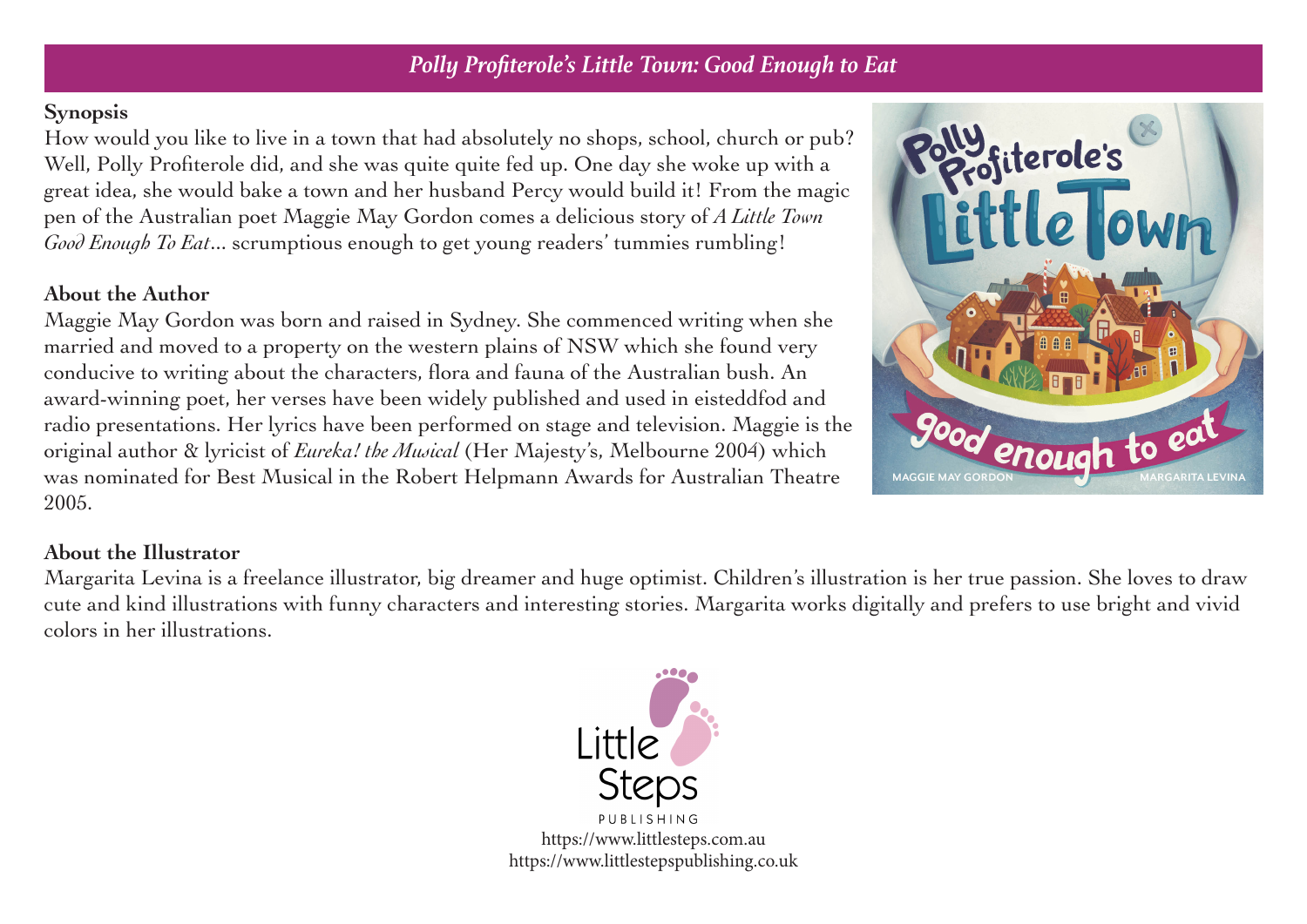## **Dessert Match-Up**

Can you match up the desserts? Draw a line connecting the dessert's name to the correct picture.











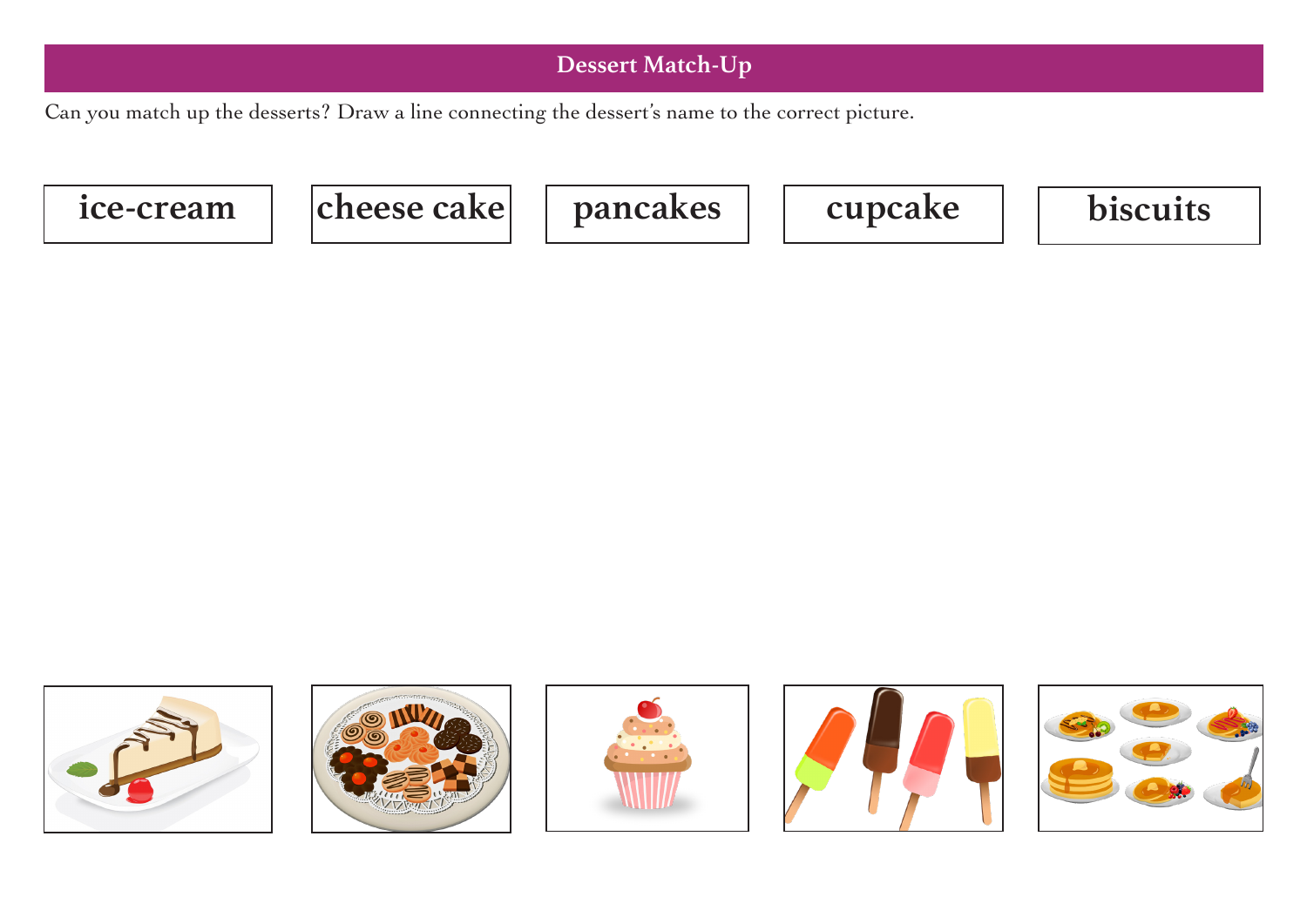# **Drawing Activity**

Polly Profiterole creates a series of scrumptious shops in her town. If you were to redesign your home using desserts, what would it look like? Draw your idea in the space below.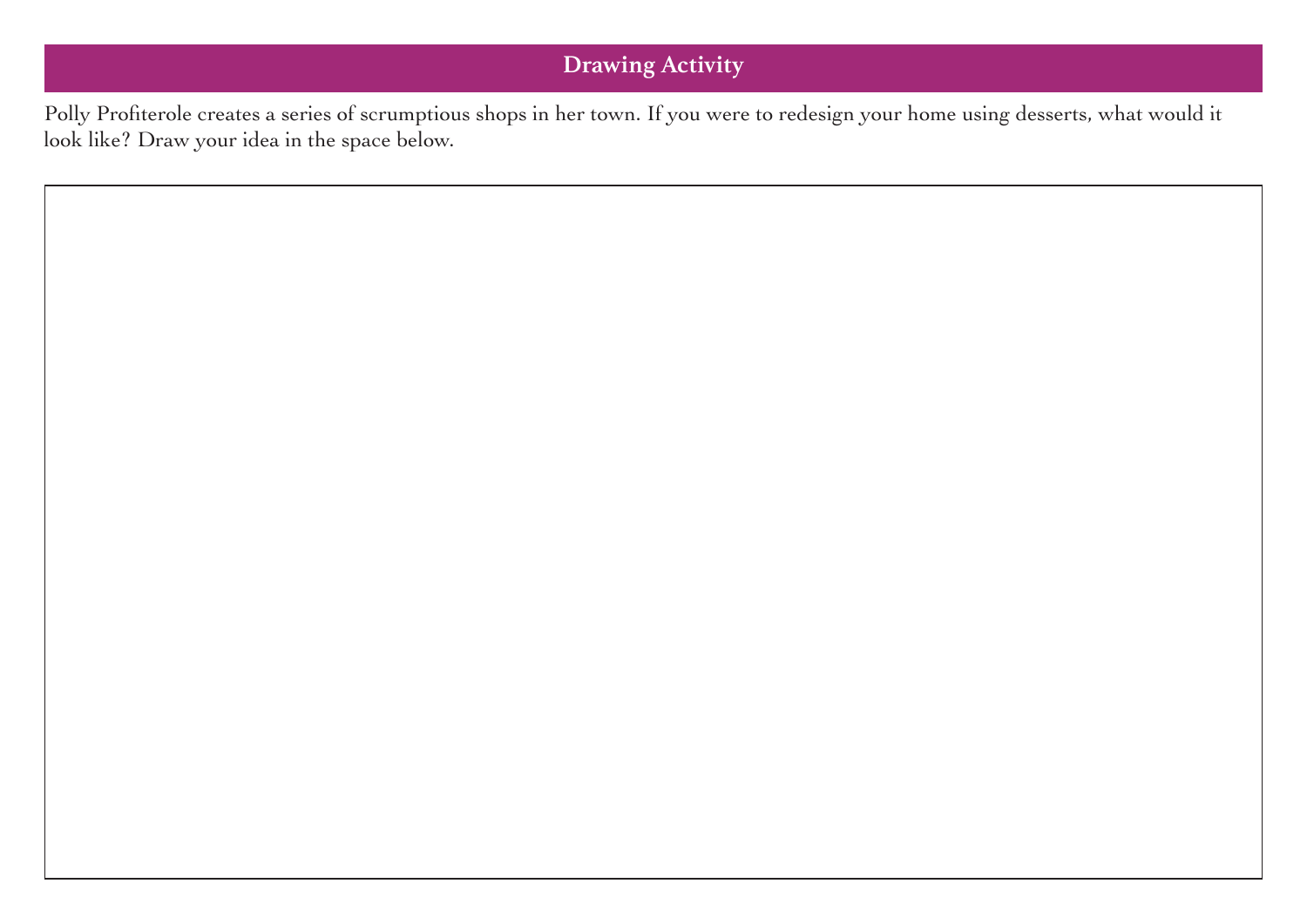These delicious sweets and other food items were all referred to in the story. Read through the book once more to see if you can fill in the blanks with the correct letters.

- 1. G\_l\_en S\_rup 6. Me\_te\_ Ch\_c\_la\_e
- 2. Fr\_it\_ Ja\_ 7. Dol\_op\_ of Cr\_ \_m
- 3. P\_ \_k Ic\_n\_ 8. \_ot \_re\_ \_
- 4. C\_e\_m\_ Cus\_a\_d  $9.$   $\rm{Li}$ <sub> $-$ </sub> $\rm{L}$   $\rm{ice}$
- 5. \_tic\_y Tr\_a\_l\_ 10. C\_nd\_ \_d H\_ne\_